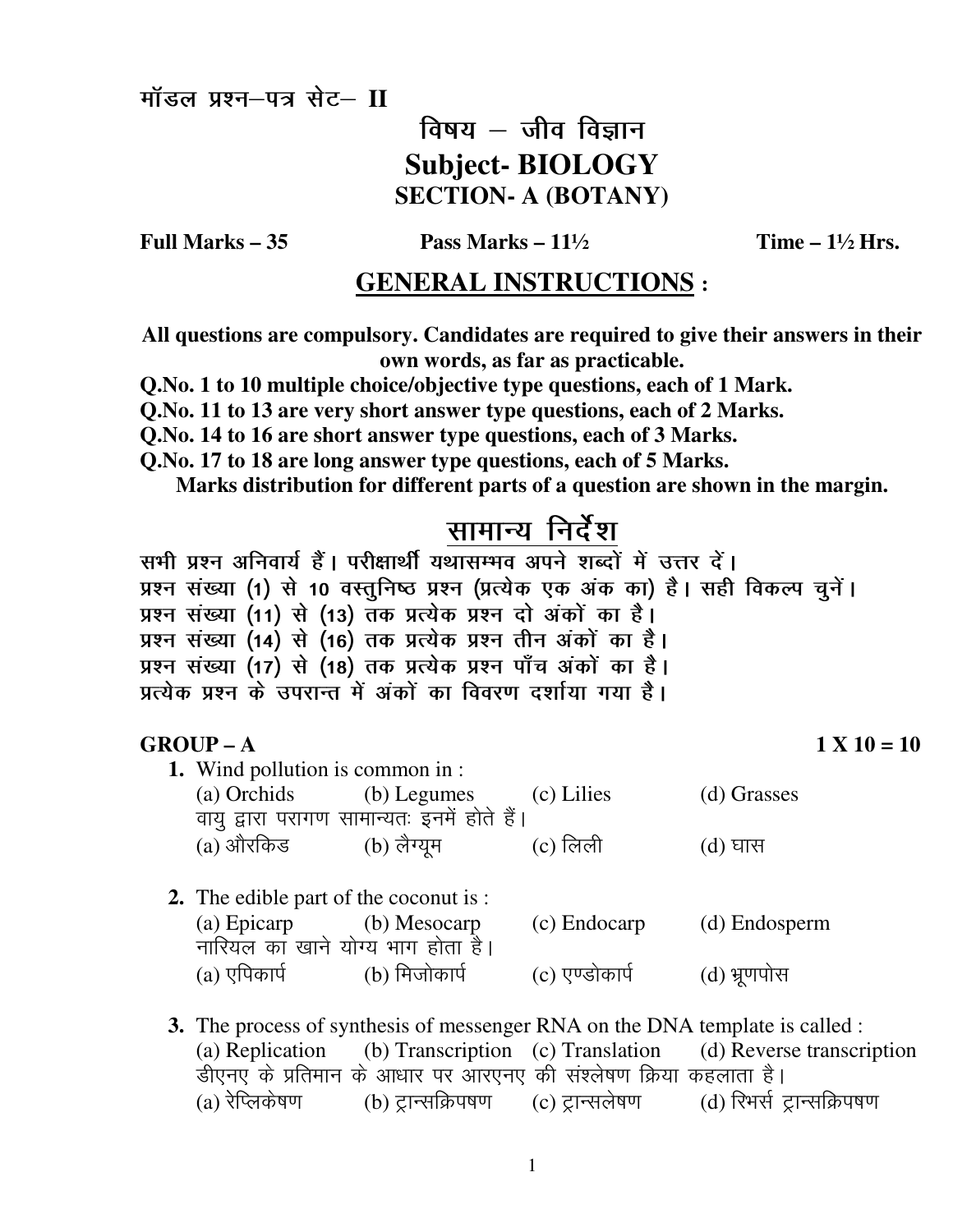- **4.** The embryo sac of a typical dicotyledonous plant at the time of fertilization is : (a)  $8$ -Cells (b)  $7$ -Cells (c)  $6$ -Cells (d)  $5$ -Cells निशेचन के समय एक सामान्य भ्रणकोश में होता है। (a) 8—कोशिकाएँ (b) 7—कोशिकाएँ (c) 6—कोशिकाएँ (d) 5—कोशिकाएँ
- **5.** Insect pollinated flowers are referred as : (a) Entomophily (b) Ornithophily (c) Anemophily (d) Hydrophily फूलों जिनमें किट द्वारा परागण होता है, कहलाते हैं।<br>(a) एण्टोमोफिली (b) ऑरनियोफिली (c) एनिमो  $(b)$  ऑरनियोफिली  $(c)$  एनिमोफिली  $(d)$  हइड्रोफिली
- **6.** The Okazaki fragments on the lag are joined together by the enzyme : (a) DNA primase (b) DNA polymerase (c) DNA ligase (d) Helicase विलम्बित धागे पर ओकाजाकी विभक्तों को एक साथ जोडता है। (a) डीएनए प्रमेज (b) डीएनए पोलिमरेज (c) डीएनए लाईगेज (d) हेलिकेज
- **7.** How many meiotic division will result in the formation of 100 seeds ? (a)  $125$  (b)  $100$  (c)  $200$  (d)  $150$ 100 बीजों को बनने में कितने अर्धसूत्रि विभाजन की आवश्यकता होगा। (a) 125 (b) 100 (c) 200 (d) 150
- **8.** The toxic protein produced by the Baccilus thurengensis is : (a) Cry-protein (b) Auxins (c) Leg haemoglobin (d) Opines वैसिलस थ्यूरेब्जेसिस द्वारा विषाक्त प्रोटीन कहलाता है।<br>(a) क्राय-प्रोटीन (b) ऑक्सीन (c) (a) क्राय–प्रोटीन (b) ऑक्सीन (c) लैग–हिमोग्लोबिन (d) ऑपाईन
- **9.** Highest per capita fossil energy consumption is of which country ?<br>(a) India (b) China (c) America (d) Japan (a) India (b) China (c) America (d) Japan प्रतिव्यक्ति सबसे अधिक जीवाश्म उर्जा का खपत किस देश में है।  $(a)$  भारत  $(b)$  चीन  $(c)$  अमेरिका  $(d)$  जापान
- **10.** Conservation of flora and fauna in its natural habitat is : (a) In situ conservation (b) Ex-situ conservation (c) In vivo conservation (d) In vitro conservation (c) In vivo conservation (d) In vitro conservation अपने प्राकृतिकवास में जन्तुओं व पौधों का संरक्षण कहलाता है।<br>(a) ईन सिट् संरक्षण (b) एक्स–सिट् संरक्षण (a) ईन सिट् संरक्षण (b) एक्स–सिटू संरक्षण<br>(c) ईन विवो संरक्षण (d) ईन विट्रो संरक्षण  $(d)$ ईन विट्रो संरक्षण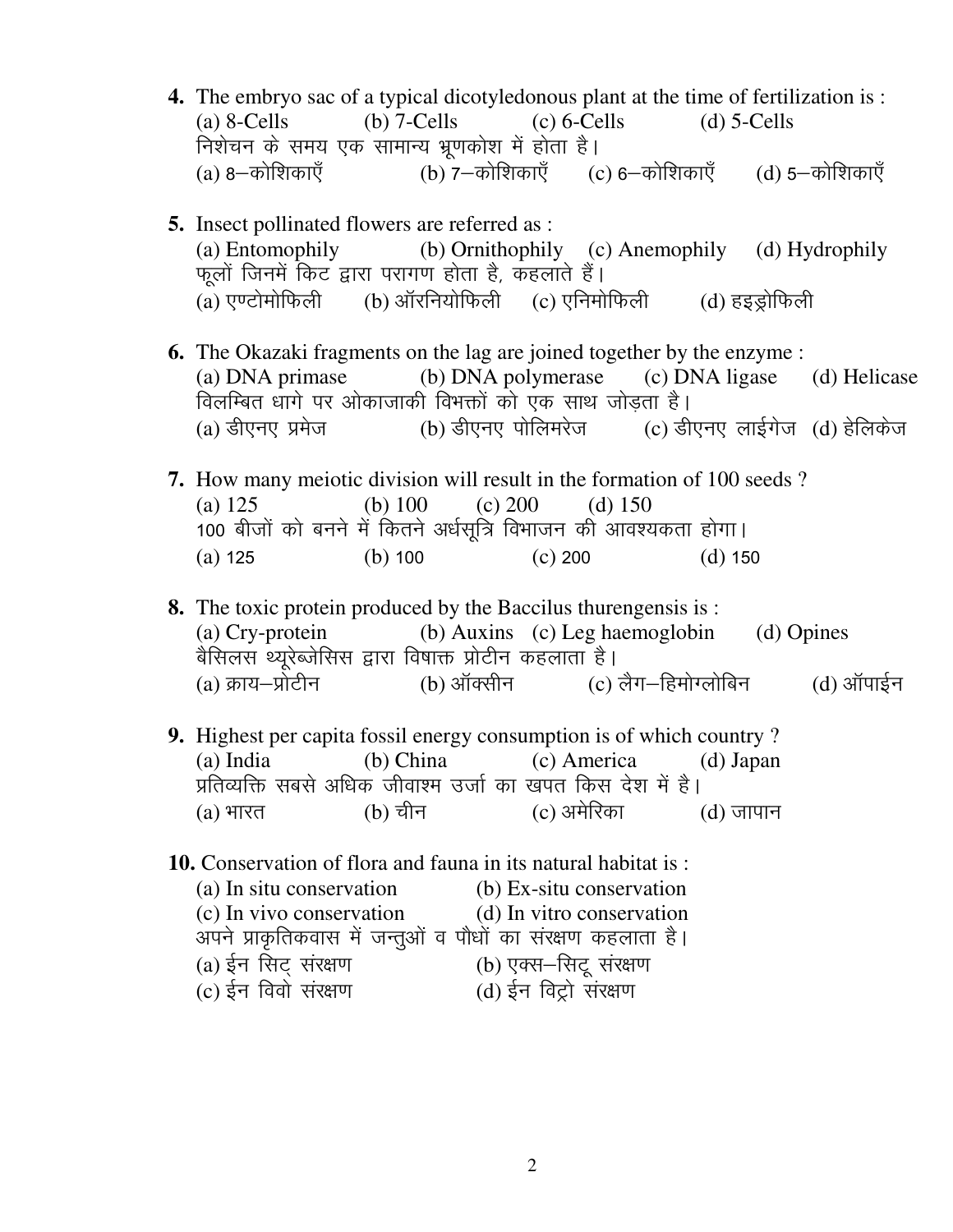- **11.** The anaerobic breakdown of fermentation is (a) while putrefactions is of (b) ,u, sjk sfcd fo?kVu e sa Qje s a.V sl.k (a) dk gk srk g S] tcfd I; wVªhQSD'k.k (b) dk gk srk g SA
- **12.** The chromosomal ploidy status of a zygote is (a) \_\_\_\_\_\_\_\_\_\_\_ then of the endosperm is (b) जाईगोट में गुणसूत्री सूत्रसमूह (a) \_\_\_\_\_\_\_\_\_\_\_ होता है, तो भ्रूणपोष में (b). होता $\hat{B}$ ।
- **13.** Draw a labeled diagram of an orthotropous ovule. एक ओर्थोट्रोपिक बीजण्ड के नामित चित्र बनायें।

#### GROUP – C  $3 X 3 = 9$

**14.** If a female dwarf plant with the genotype *tt* is crossed to a male tall plant of garden pea then the genotype of the (a) Egg (b) Pollen grain (c) Zygote (d) Polar nuclei (e) Synergids and (f) Antipodal cells will be : If T is for tall t for dwarb.

(a) (b) (c) (c) (d) (e) (f) मटर में एक ठिगना को लम्बा नर से संकरण कराने पर निम्न का जिनोटाईप, (a) डीम्ब (b) पूमंग (c) भ्रूण (d) पोलर न्यूक्लिईटा (e) सिनरजीड़ (f) ऐन्टिपोड़ल कोशिका का क्या होगा, यदि T लम्बा व t ठिगना के लिए है।

### **15.** Match 1, 2 and 3 with the options a, b and c ;

- 1. Renewable source of energy (a) Solar radiation<br>
2. Ultimate source of energy (b) Coal and petroleum
- 2. Ultimate source of energy
- 
- 
- 
- 3. Fossil Fuel (c) Wood and charcoal
- 1, 2, 3 का a, b, c के साथ जोड़ा बनायें
- $1.$  नवीनीकरण उर्जा का स्रोत  $\qquad$  (a) सौर्य विकिरण
- 
- $2.$  मूलभूत उर्जा का स्रोत  $\begin{pmatrix} 0 & 0 \ 0 & 0 & 0 \end{pmatrix}$  कोयला व पेट्रोल<br>3. जीवाश्म उर्जा  $\alpha$   $\alpha$ ) लकड़ी व चारकोल
- **16.** What is DNA finger printing ? How it can be used in determining the parentage of a disputable child ? डीएनए फिन्गर प्रिन्टींग क्या है ? किसी शिशू के विवादित माता-पिता को कैसे पता लगाते हैं ?